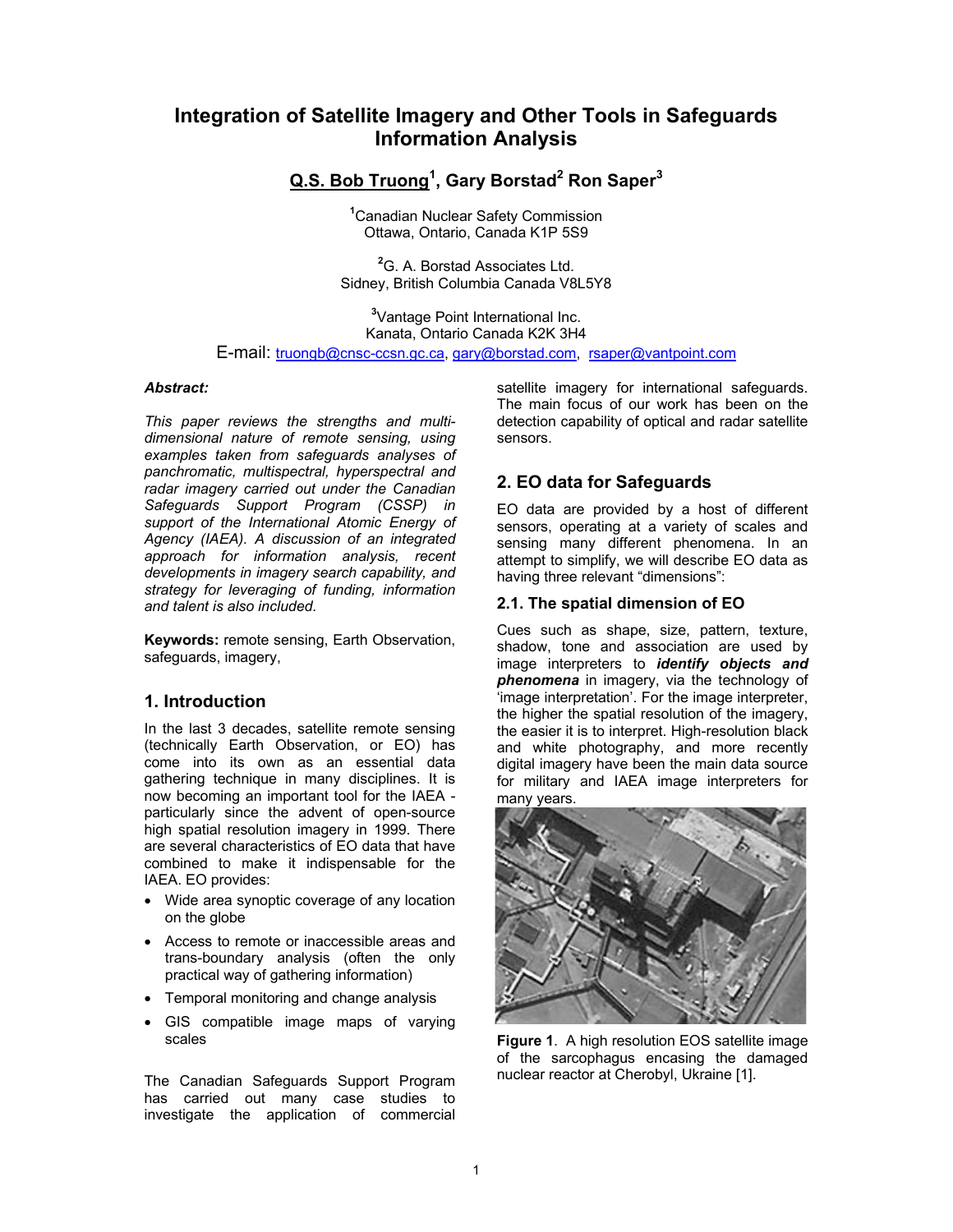#### **2.2. The temporal dimension of EO**

Image analysts make use of sequences of images taken at different times, thus permitting *change detection.* Of course, change detection analyses do not always have to be carried out with high-resolution imagery. Figure 2 illustrates large changes at Ranger mine, in northern Australia between 1989 and 2001, using 30m 'false-colour' Landsat imagery.





**Figure 2**. A pair of Landsat images illustrating many changes at Ranger mine, Northern Australia, between May 1989 and July 2000.

#### **2.3. The spectral dimension of EO**

There is a growing family of satellite sensors operating in different parts of the electromagnetic spectrum, providing many very different and complementary types of information (figure 3).



Figure 3. The electro-magnetic spectrum, with regions useful for remote sensing marked, and some representative Earth Observation satellite sensors - modified after CCRS [2]

**Colour**: Of increasing importance in the past few years, multispectral and hyperspectral imagery permits *identification of materials or*  **physical/chemical properties** Spectral bands<br>carry information to enhance visual carry information to enhance visual interpretation and permit multispectral and hyperspectral analysis.

Colour adds greatly to the interpretability of an image. More spectral bands allow more detailed analysis. In Figure 3, the addition of false colour (centre) greatly accentuates the presence of vegetation and other materials, even though the spatial resolution has been reduced from 1m to 4m. The bottom panel illustrates the results of a analysis with 30m hyperspectral imagery in which the ore dust is differentiated from the fertilizer dust on the basis of their spectral signatures. Both dusts are bright and cannot be differentiated on the basis of brightness alone.

**Multispectral** sensors, as their name implies, provide imagery in several, usually 3 to 10, wide spectral bands or colours – not necessarily within the same spectral range as the human eye. 'False colour' imagery implies that the spectral bands are depicted in a way that is not natural, most often referring to images in which a near-infrared band (in which vegetation is very bright) is depicted as red. In such false colour images, vegetation is clearly differentiated from other materials by its red colour.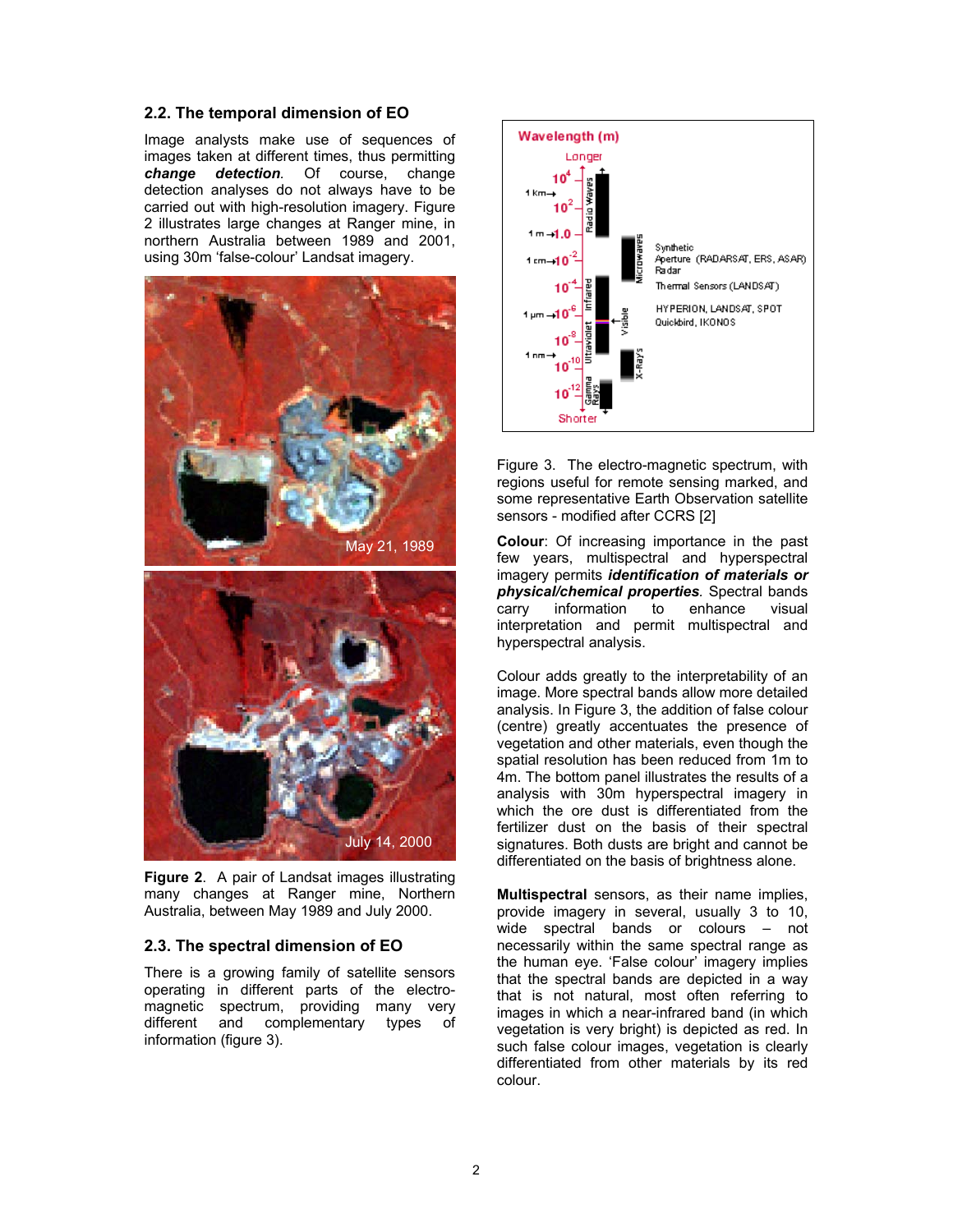

**Figure 4**. Top: 1m panchromatic image of a fertilizer plant in the Middle East. Centre: 4m false-colour image showing vegetated areas as shades of red; Bottom: 30m hyperspectral classification differentiating raw ore (red) from fertilizer (green) on the basis of their spectral signatures.

**Hyperspectral** sensors like HYPERION on the American EO-1 satellite provide up to 200 narrow spectral channels (usually in the 400 to 2500nm spectral range) permitting extremely detailed geological and other analysis. Figure 5 illustrates why hyperspectral analysis can easily overcome the difficulty in differentiating fertilizer, cement, phosphate ore concentrate, limestone and fertilizer stockpiles at the site in figure 4. These materials all look similar in the

range 500 to 1000nm, but are quite different in the near short wave infrared region above about 1250nm.



Figure 5. Reflectance spectra of several materials found stockpiled at the industrial facility in figure 4.

**Temperature**: Sensors operating in the thermal infrared region around 10 to 12 µm, can image heat. While it is difficult to measure temperature over land targets unless the emissivity of the surface is known, water is a different case. The emissivity of water is close to unity, and the surface temperature of water bodies can be estimated with good accuracy if an atmospheric correction can be made. Even in the absence of an accurate atmospheric correction, relative temperature variations can be mapped. Thermal and colour signatures of water bodies provide important clues to activities in the vicinity of industrial facilities such as the Bruce Nuclear Power Plant, (Ontario, Canada) in Figure 6. At this time Bruce A was operating, but Bruce B was shut down.



Figure 6. Relative thermal Discharges indicate operational status of the Bruce Nuclear Power Plant August 2, 1988. Red = hot, blue = cold.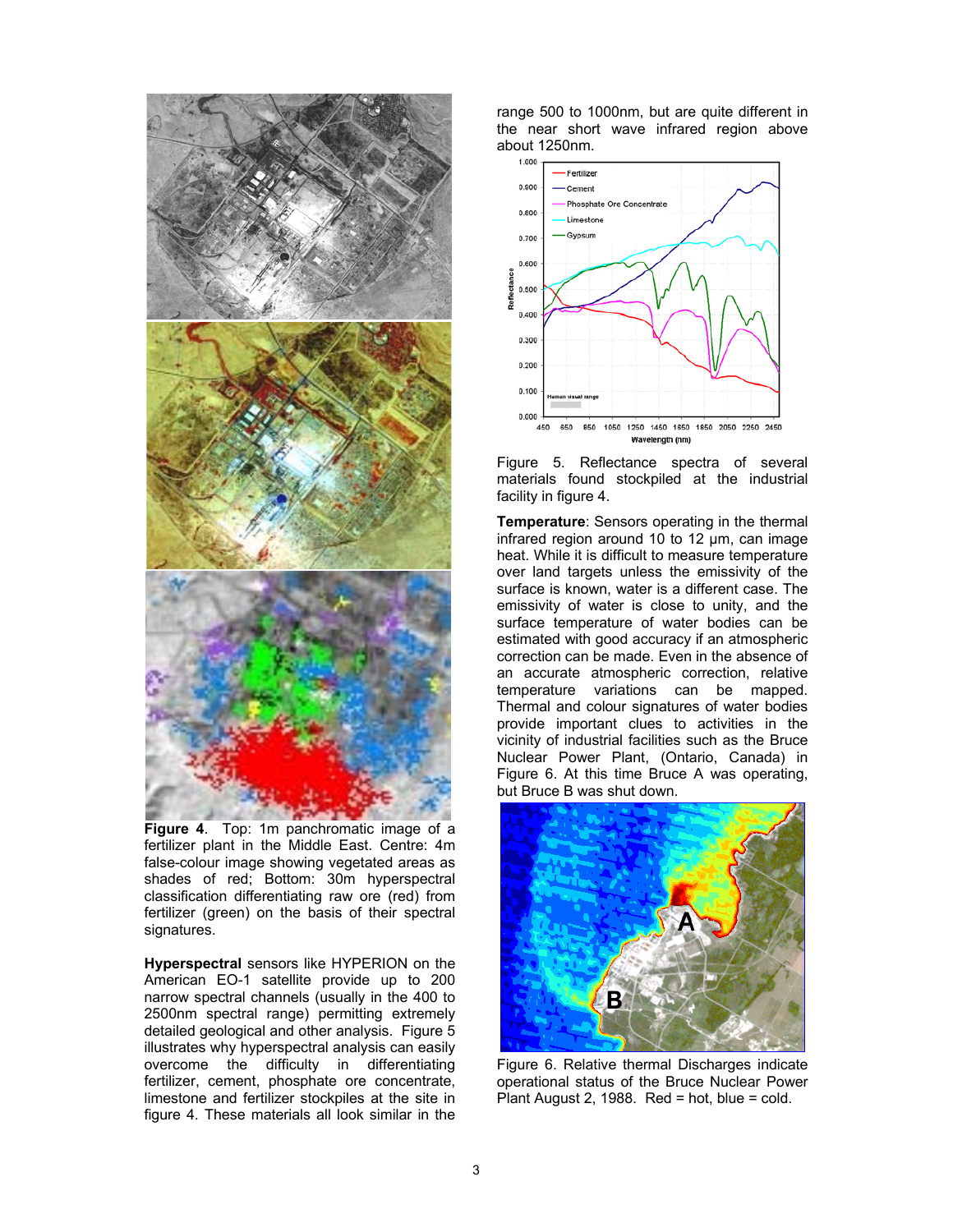**Radar:** While it does not replace high-resolution optical imagery, Synthetic Aperture Radar (SAR) imagery is a very important safeguards tool for three reasons:

- SAR can penetrate clouds and night.
- SAR imagery provides information on objects and structures, complementary to that from optical imagery.
- The radar phase can be exploited to reveal otherwise invisible phenomena such as surface subsidence or disturbance.

Persistent cloud cover is a fact of life in many parts of the world, and at high latitudes, night or low sun angles prevail for much the year, preventing optical surveillance for long periods and making covert activities difficult to detect. Figure 7 shows two radar images of a Canadian hydroelectric reservoir acquired in the evening and on the following morning. The change in water area was due to discharge of the reservoir through the day and recharge of the reservoir overnight. Parts of the bottom of the reservoir are visible at low water, but are submerged at high water.



Figure 7. Radar detection of changes in water level of the Sir Adam Beck hydro reservoir (Ontario, Canada).

It is worth noting that detection of ships and marine structures at sea is a major application of SAR, and this may play a role in safeguarding remote sites accessible by sea. Clouds are persistent over most of the world's oceans.

Figure 8 compares an optical image taken by a high-resolution optical satellite with a moderate resolution radar image of the same site in India. While the optical image is very useful and is easier to interpret, some man-made structures such as buildings and metal fence lines show up especially well in the radar image despite the lower resolution.



Figure 8: Optical and radar images of the Pokhran test range in India.

Some phenomena that are literally invisible in optical imagery are revealed by SAR imagery by virtue of analysis of a property of the radar image data known as *phase*. Exploitation of the phase information in SAR images is most widely described as part of the field of **interferometry**, in which multiple SAR images taken from slightly different flight paths (ordinarily on different dates) can be used for applications such as:

- Generation of digital elevation models
- Detection of subtle ground subsidence or uplift (for example, related to tunnelling or changes in the size of ore stockpiles)
- Detection of disturbance of the ground surface by passage of vehicles, tillage, excavation etc (Figure 9).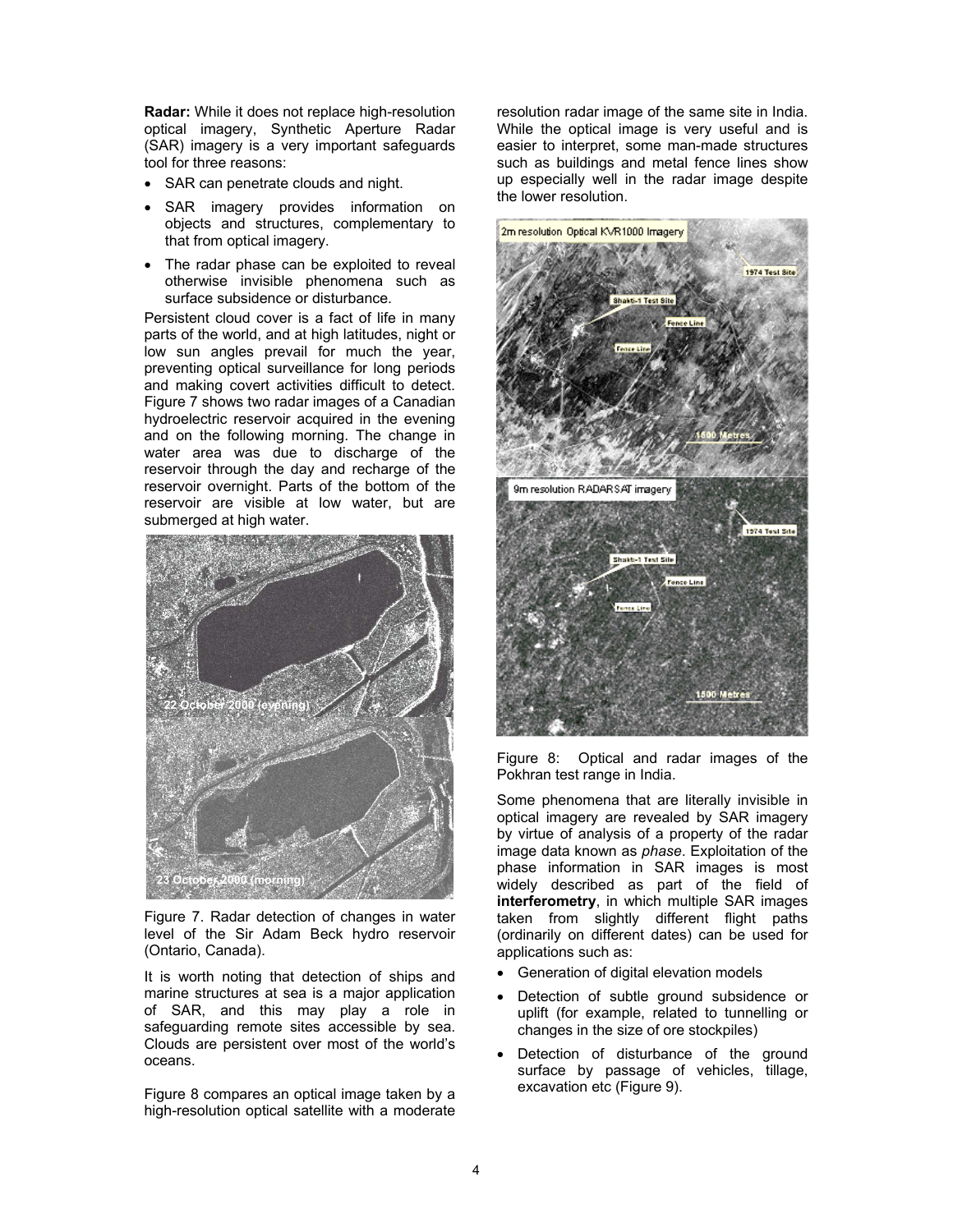

Figure 9. Ground disturbance at the Bullfrog mine, Nevada mapped using RADARSAT fine mode.

### **3. Integration with Other Tools**

It is self-evident that transformation of data and information into knowledge forms the basis for sound decision-making. However the overall approach is important. Search for imagery and other information should not be carried out in isolation, and analysis of information must be carried out with appropriate tools, and by a team of analysts with complementary skills and expertise. A common platform will be useful to bring together all functions such as search, analysis, visualisation and sharing of results with other analysts and decision makers.

#### **3.1. Recent Developments in Interactive Image Visualisation**

Recent developments in freely available interactive software such as **GoogleEarth** [3], **WorldWind** [4] and **VirtualEarth** [5] that allows easy viewing of maps and satellite imagery draped over Digital Elevation Models are also relevant to Safeguards applications. GoogleEarth is fast and has more recent imagery than WorldWind and is neatly linked to image ordering of high resolution Quickbird satellite imagery from Digital Globe Inc. However, upgrades to the basic package (that allow GPS tracking, movie making etc) are licenced for \$400/yr. WorldWind is a completely free open source program from NASA, but is slower. MSN VirtualEarth is much more limited. While all three are offered to the public for educational purposes, they are extremely useful for anyone requiring a geographical introduction to a new site. None of them is secure, and should not be used for mission critical work, but offer a new way of viewing the earth to

everyone with Windows XP or 2000 personal computers.

Developed by GeoTango International **GlobeView** [6] is a commercial program providing similar search capability with the same look-and-feel as GoogleEarth and WorldWind. However, it is designed with an open architecture and links to various data servers such as USGS, NASA, Space Imaging, etc. It can also be linked with networks of sensors, e.g. surveillance cameras, radiation detectors and various others. GlobeView is capable of working with data sets of unlimited size. Map and image data, 3D models and terrain data can be delivered to a wide variety of clients over distributed networks.

Site analysis requires visualisation of large images, terrain data and 3D models. While 2D methods for displaying such data exist, they are often not suited for displaying complex terrain surfaces. Today's 3D visualisation systems suffer for various reasons. Many are not network based, making it impossible for personel to share and update incoming data to multiple stations or field units. Many 3D systems are not multi-resolution, making analysis of a point of interest at both global and a local scales tedious, if not impossible. Systems currently in use that are both network ready, and multi-resolution suffer some of the greatest flaws, a lack of interoperability. To provide high performance visualisation, these systems must rely on proprietary data storage formats, making their data hard to manage, update, and share with other existing Geographic Information Systems (GIS). GlobeView is one of the key components of the integrated information portal discussed below.

### **3.2. Integrated Information Portal**

The Canadian Safeguards Support Program has been sponsoring development of an Integrated Information Portal (IIP), with the goal of developing an easy-to-use and effective online tool to support timely decision-making [7]. The system utilizes state of the art geospatial tools, ESRI ArcIMS Web Services and GeoTango GlobeView.

OpenSource Explorer and GlobeView are used to support enhanced data access to multiple data sources over the Internet, fast data discovery and search and 2D/3D on-the-fly visualization. The prototype implemented has demonstrated many valuable capabilities for nuclear safeguards applications. Additional tools can be linked to the IIP for network and consequence analysis, and their results